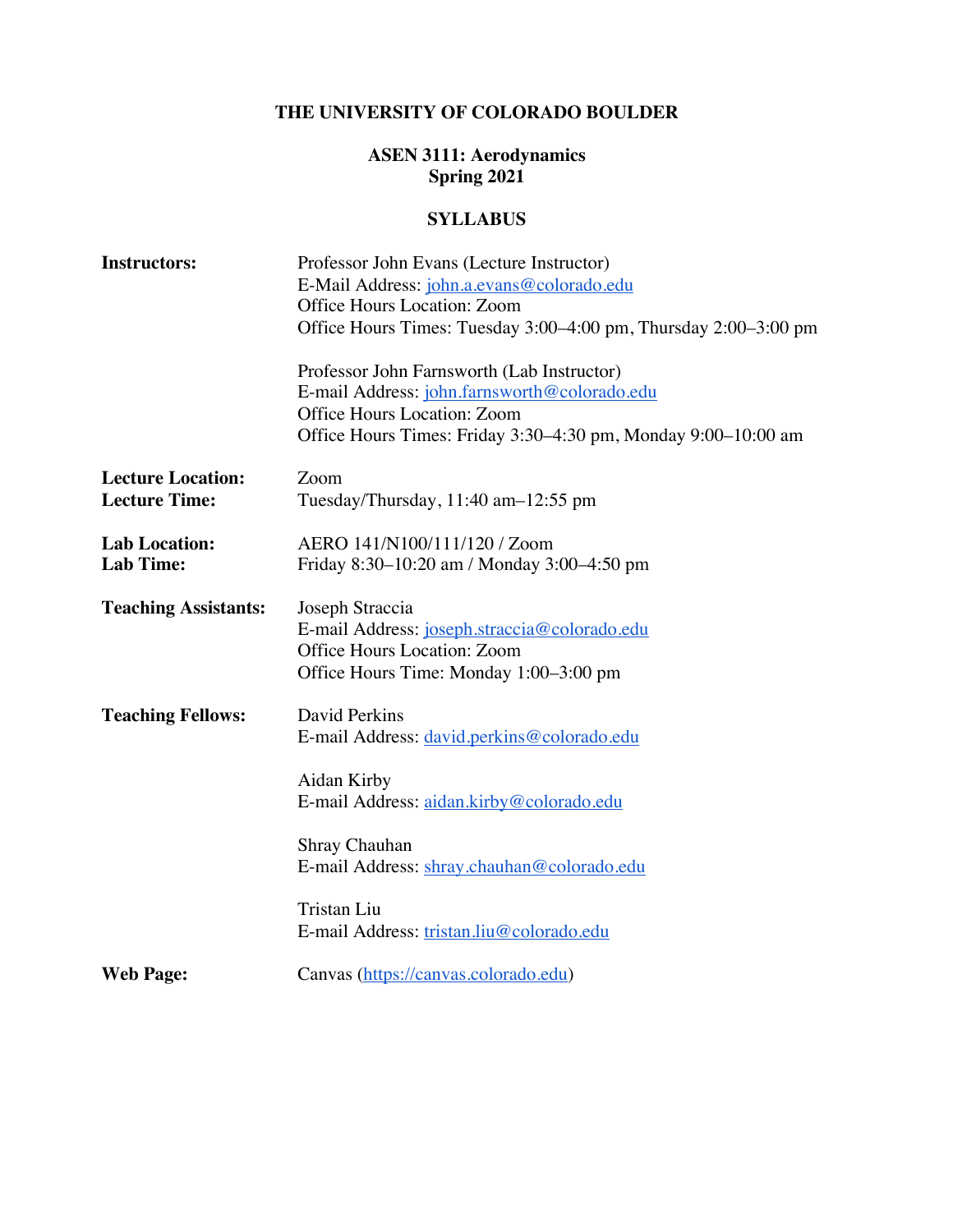## **Course Objectives:**

The primary course objective is to develop a fundamental understanding of the origins and magnitude of aerodynamic forces and moments, primarily on aircraft where they provide the lift and balance needed to fly, and to develop methodologies for modeling and prediction of such forces and moments. A secondary course objective is to develop a fundamental understanding of gas dynamics in nozzles with application to aircraft and rocket propulsion.

#### **Learning Goals:**

Establish a level of competency in the following topics such that you may use this expertise in the design of operational aircraft.

#### **1. Fundamentals**

- a. Vector Calculus
- b. Fluid Mechanics
- c. Aerodynamics
- d. Gas Dynamics

#### **2. Origins of Lift**

- a. Airfoils and Circulation
- b. Subsonic Wings
- c. Wing Sweep
- d. Supersonic Wings

#### **3. Origins of Drag**

- a. Skin Friction Drag
- b. Form Drag
- c. Induced Drag
- d. Transonic Compressibility Drag
- e. Supersonic Wave Drag

## 4. **Modeling and Prediction of Lift and Drag**

- a. Potential Flow Theory
- b. Incompressible Thin Airfoil Theory
- c. Compressible Thin Airfoil Theory
- d. Panel Methods
- e. Prandtl Lifting Line Theory

#### **Prerequisites:**

Prerequisites include APPM 2350, ASEN 2002, and ASEN 2004 with a minimum grade of C in each class. This course is restricted to Aerospace Engineering majors only.

#### **Textbook, References, and Material:**

Fundamentals of Aerodynamics, J.D. Anderson, Fifth or Sixth Edition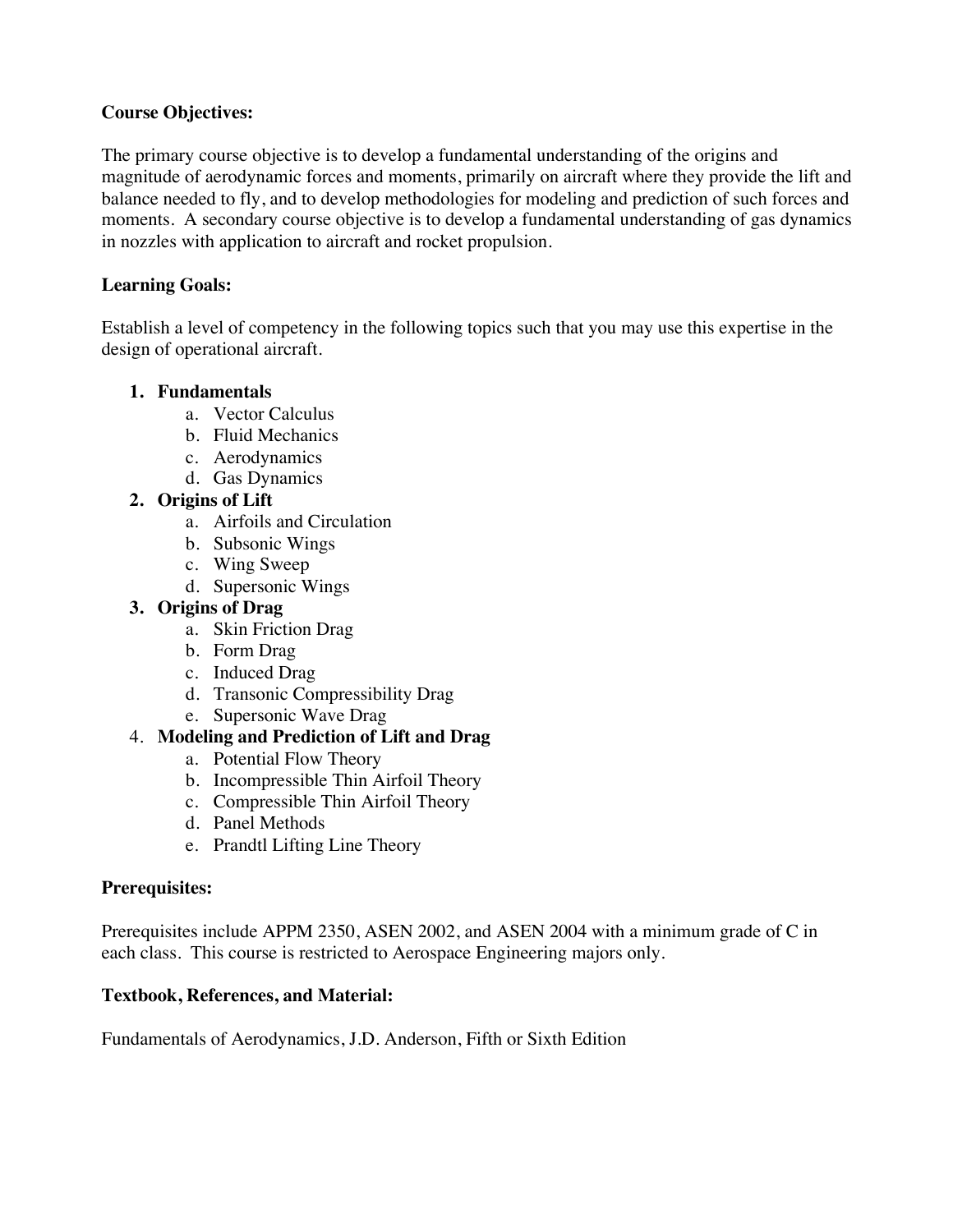#### **Course Website and E-mail List:**

There will be a class website on Canvas. All relevant documents, lab assignments, schedules, and supplemental documents will be posted to this site throughout the semester. Please check back to see what has been posted.

#### **Course Format:**

The course will follow a blend of traditional lectures and laboratory exercises. Homework will be assigned every Tuesday to be due the next Tuesday at the start of class. There will be four computational assignments and an end-of-semester design lab. There will be weekly concept quizzes and a lab quiz following each computational assignment. There will be three midterm exams throughout the semester and a final exam. Student assessment will be based on homework assignments, computational assignments, the design lab, concept quizzes, lab quizzes, midterm exams, and the final exam.

## **Grading:**

Course grades will be assigned based on the following percentages:

*Individual Effort:* 36% Midterm Exams (3 x 12%) 24% Final Exam 10% Lab Quizzes (4 x 2.5%) *Group Effort:* 5% Homework 5% Concept Quizzes 20% Computational Assignments and Design Lab (5 x 4%)

Grades will be posted to the course website on Canvas. Group Effort only contributes to the final grade if the total Individual Effort grade is C or better.

#### **Letter Grading Scheme:**

Letter grades will be assigned as follows:

| <b>Letter Grade</b>  | <b>Percent Grade</b> | 4.00 Scale |
|----------------------|----------------------|------------|
| A                    | $93.00 - 100.00$     | 4.00       |
| A-                   | $90.00 - 92.99$      | 3.67       |
| $B+$                 | $87.00 - 89.99$      | 3.33       |
| B                    | $83.00 - 86.99$      | 3.00       |
| $B-$                 | $80.00 - 82.99$      | 2.67       |
| $C+$                 | $77.00 - 79.99$      | 2.33       |
| $\mathcal{C}$        | $73.00 - 76.99$      | 2.00       |
| $\mathsf{C}\text{-}$ | $70.00 - 72.99$      | 1.67       |
| D                    | $60.00 - 69.99$      | 1.00       |
| F                    | <b>Below 60.00</b>   | 0.00       |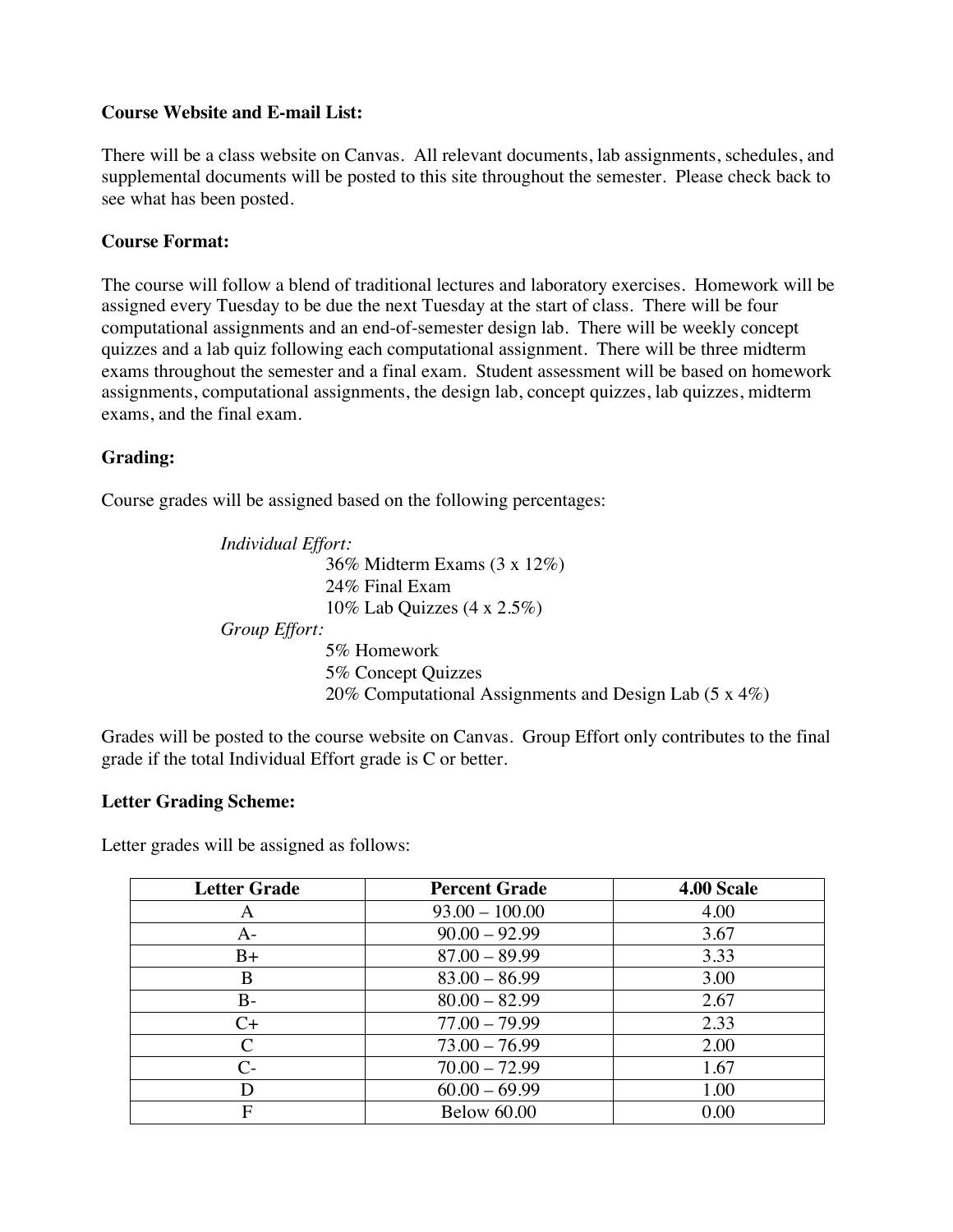All three midterm exams as well as the final exam will be curved, while the homework, concept quizzes, lab quizzes, computational assignments, and design lab will not be curved.

#### **Remarks on Grading:**

Our grading scheme is not designed to reward or punish. It is designed to indicate your level of competency compared to the standard that we set. Do you meet the minimum level of competency? Do you exceed the minimum? Are you below the minimum? The answers to these questions should be indicated by your final grade.

The final grade indicates your readiness to continue to the next level of courses. Meeting the minimum requirements indicates that you are prepared to continue at least at the minimum level required for the next in the sequence of courses. Exceeding the minimum means you are ready to enter the next course and that you have mastery of material beyond the minimum, that is, you show some level of proficiency.

#### **Homework Policy:**

Homework will be assigned every Tuesday during lecture to be due the next Tuesday at the start of lecture. All homework submissions must be uploaded to Canvas as PDF files before they are due. *Homework assignments are due at the start of lecture on the due date.*

Each homework assignment will be worth 10 points. Homework submissions will be graded for "completeness", and solutions will be posted for self-assessment of "correctness". Late assignments will not be accepted under any circumstance, but the lowest homework grade will be dropped.

Collaboration is permitted on homework. You may discuss the means and methods for formulating and solving problems and even compare answers, but you are not free to copy someone else's assignment. *Copying material from any resource (including solutions manuals) and submitting it as one's own is considered plagiarism and is an Honor Code violation.* Students who are caught copying material, from either the solution manual or peer assignments, will receive a zero "Homework" grade for the class. Remember, the less you think about the problems yourself, the less you actually learn, and the more difficult it will be to succeed on exams.

Homework is meant both as a mechanism for students to learn and apply course material as well as practice solving problems for the midterm exams and final exam. As such, students should approach the homework assignments as if they were graded for "correctness". Students should strive to demonstrate an understanding of the principles involved by including diagrams, using correct notation and terminology, explaining the approach, showing the key steps to obtaining the solution, and outlining the answer with proper units. Students should also submit work with a professional appearance.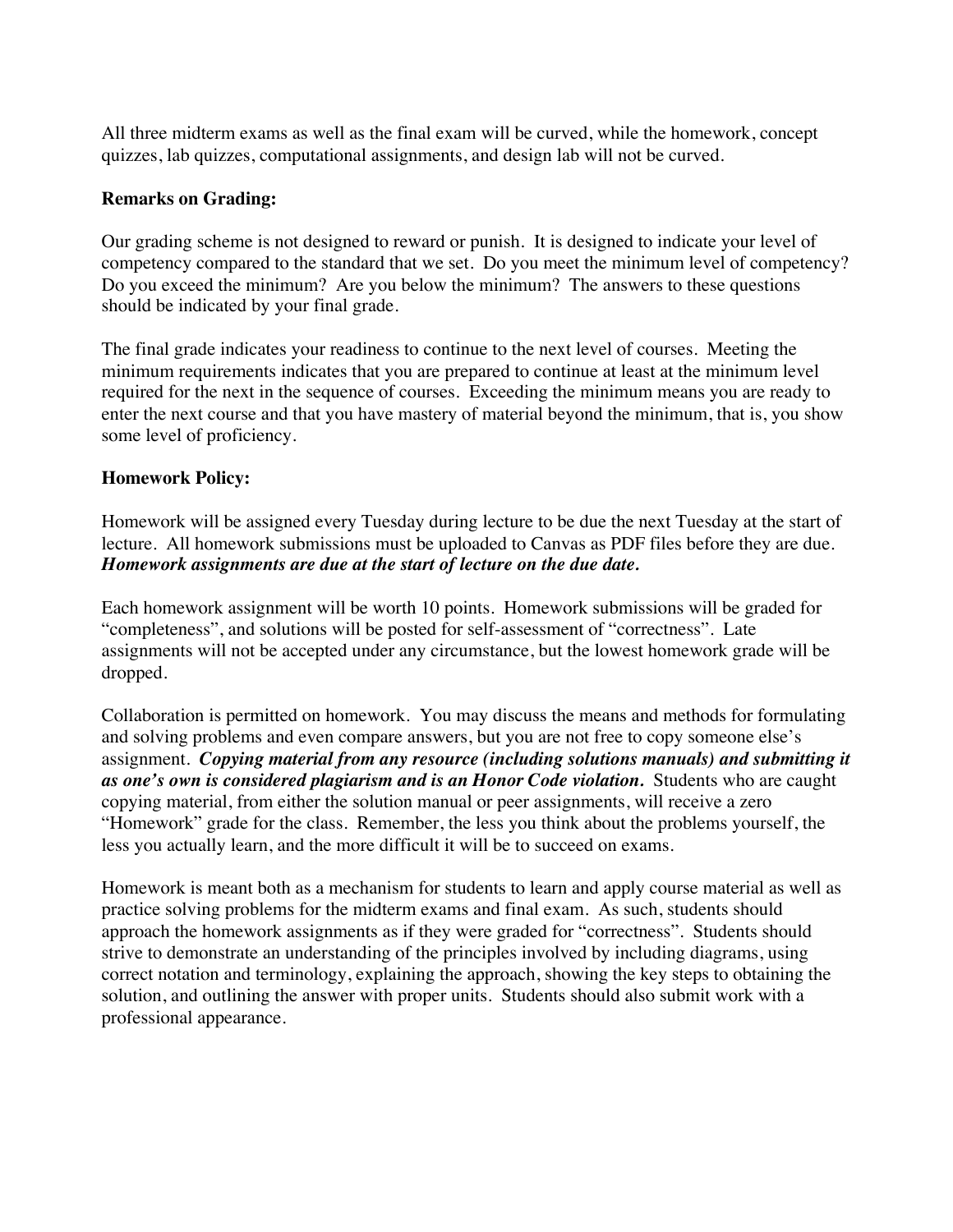# **Concept Quiz Policy:**

There will be a concept quiz each week of the semester except for the first and last week of class, midterm exam weeks, and the week of March 23, 2021. These concept quizzes will be administered as Canvas quizzes, and each quiz will be assigned on a Monday and due on the Friday of the same week at 11:59 PM. Students will have fifteen minutes to complete each quiz, and students will be able to take the concept quizzes as many times as they like before they are due. The concept quizzes will cover material assigned in readings during the week they are assigned, and they are intended to help students identify, practice, and comprehend important concepts. The concept quizzes will be closed-book, and there will be no make-up concept quizzes. However, the lowest concept quiz grade will be dropped.

## **Lab Quiz Policy:**

There will be four lab quizzes throughout the semester, one following each computational assignment. The lab quizzes will cover material associated with the computational assignments as well as material presented or discussed within the lab. The lab quizzes will be closed book, and there will be no make-up lab quizzes. However, the lowest lab quiz grade will be dropped.

## **Midterm Exam Policy:**

There will be three midterm exams:

**Exam 1, February 16, 2021:** Fundamentals and Potential Flow **Exam 2, March 16, 2021:** Incompressible Flow About Airfoils and Finite Wings **Exam 3, April 20, 2021:** Compressible Flow and Shock Waves

The midterm exams will cover all material in the course including lecture, discussions, assignments, and laboratory exercises.

Each midterm exam will consist of two parts. The first part will be fully closed book and will test understanding of concepts. The second part will be closed book except for a crib sheet and will involve derivation and problem solving. Collaboration on the midterm exams will not be tolerated. Students who are caught in these activities will receive an "F" for the course and reported to the Dean's office for further punitive action.

There will be no makeup midterm exams. If you are unable to attend a particular midterm exam due to an excused absence, your midterm examination grade will be replaced by your final exam grade associated with the missed midterm material.

The course is broken into three topics that are assessed through three midterm exams. These same three topics will be tested on the final. Recognizing that testing is never an exact science, your final grade will be calculated from your best percentage of the two topic tests (one from midterm, one from final) according to the following policy. When the better performance on a given topic occurs on the final, the topic score from the final will always be chosen which allows the final to replace any (up to all) midterm scores. However, for a midterm topic score to replace a lower topic score on the final, a student must score at least a 70% on the topic score from the final (after accounting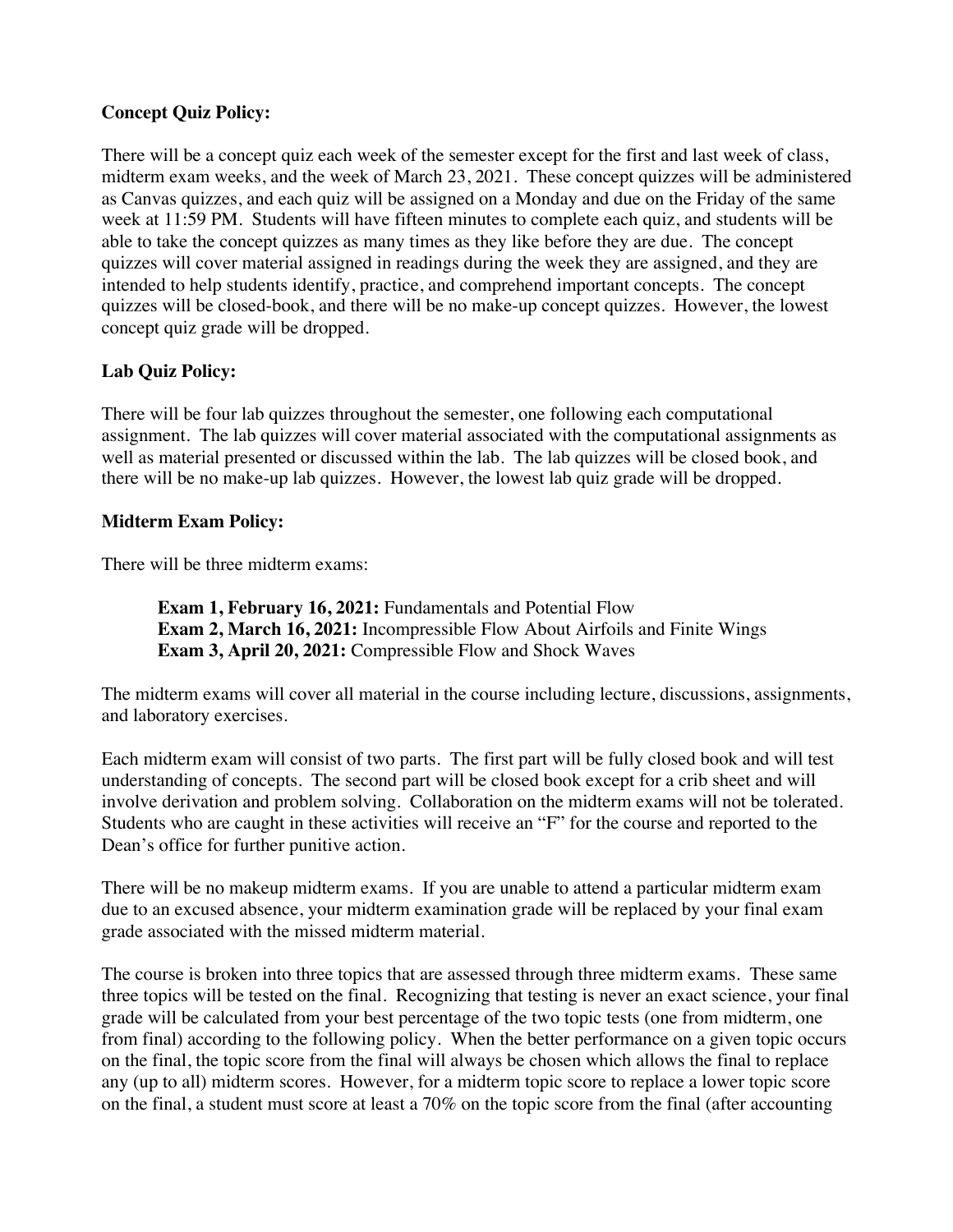for any curve applied). Thus, failing a topic on the final will result in that topic score being used in the final exam score with the weighting described at the start of the Grading section above.

# **Final Exam Policy:**

*There will be a comprehensive final exam on Wednesday, May 5, 2021 from 4:30 pm to 7:00 pm.* The date of the final exam is dictated by the University of Colorado Boulder registrar's office and can not be changed or modified. As a result the exam can not be offered early and no make-ups will be permitted. Students are advised to plan their end of semester schedules accordingly.

The final exam will cover all material in the course including lecture, discussions, assignments, and laboratory exercises.

The final exam will consist of two parts. The first part will be fully closed book and will test understanding of concepts. The second part will be closed book except for four crib sheets and will involve derivation and problem solving. Collaboration on the final exam will not be tolerated. Students who are caught in these activities will receive an "F" for the course and reported to the Dean's office for further punitive action.

If a student has an "A" midterm exam average grade going into the final exam, the student may elect to not take the final exam. In this case, the student's midterm exam average grade will replace the student's final exam grade. *Students qualifying for this option will be notified by no later than the final exam reading day, Friday, April 30, 2021.*

## **Computational Assignments Policy:**

There will be four computational modeling assignments throughout the semester. These are:

**CA 1:** Introduction to Numerical Integration and Computation of Lift/Drag **CA 2:** Computing Lifting Flow over Thin Airfoils via Superposition **CA 3:** Computing Lifting Flow over Thick Airfoils via the Vortex Panel Method **CA 4:** Computing Lifting Flow over Finite Wings via Prandtl Lifting Line Theory

To complete these assignments, students must have access to a computer, basic programming skills, and familiarity with some programming languages and/or environments similar to what is covered in introductory computing courses. The minimum requirement is some proficiency with MATLAB. If you are not familiar with MATLAB, it is your responsibility to become so.

Collaboration is permitted on the computational assignments. You may discuss the means and methods for formulating and solving problems and even compare answers, but you are not free to copy someone else's work. *Copying material from any resource (including code from another student or online) and submitting it as one's own is considered plagiarism and is an Honor Code violation*. Students who are caught copying material will receive a zero "Computational Assignments and Design Lab" grade for the class.

For each computational assignment, a zip file containing your code must be submitted, including a "driver" or "main" MATLAB script producing all requested figures. Code must be written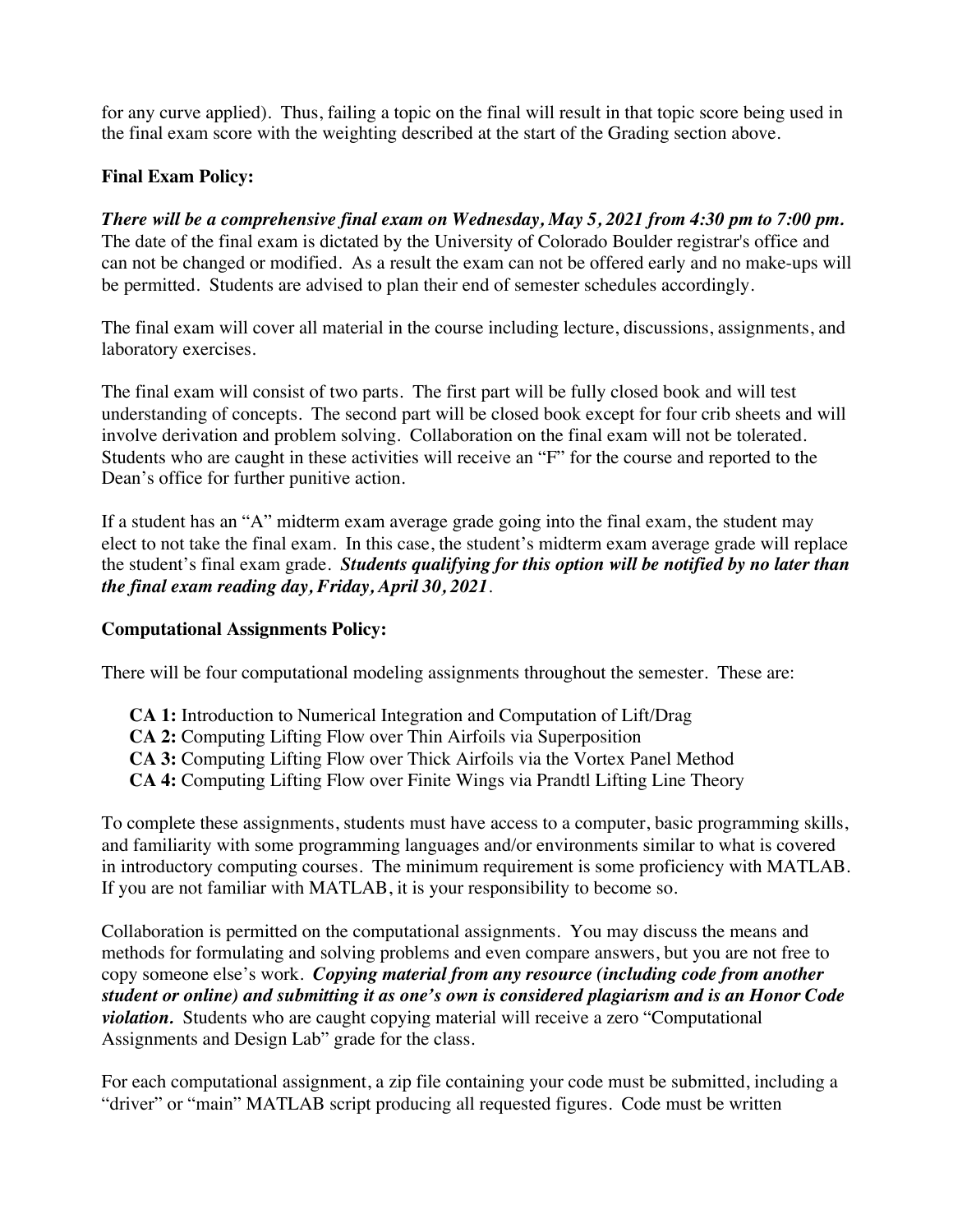individually. If you have collaborated with others while designing your code, be sure to credit them in a comment section at the top of your "driver" or "main" MATLAB script. *Codes should be submitted via the course website by 11:59 PM on the due date (typically a Thursday). Code will not be accepted after the given due date.*

Further guidelines for the code submission will be given in class.

# **Design Lab Policy:**

There will be an end-of-semester design lab where you will estimate the range and endurance of an unmanned aerial vehicle using the computational tools developed with the computational assignments throughout the semester. You will submit a write-up detailing your work for this design lab directly to Canvas as a PDF file.

Collaboration is permitted on the design lab. You may discuss means and methods for estimating range and endurance and even compare answers, but you are not free to copy someone else's work. *Copying material from any resource (including using code from another student or online) and*  submitting it as one's own is considered plagiarism and is an Honor Code violation. Students who are caught copying material will receive a zero "Computational Assignments and Design Lab" grade for the class.

Your write-up should be completed using a word processor or desktop publishing package such as Microsoft Word or LaTeX. In your write-up you should include an acknowledgement section where you credit any other individuals whom you worked with. *Your write-up should be submitted via the course website by 11:59 PM on the due date (Thursday April 29, 2021). Write-ups will not be accepted after this date.*

Further guidelines for the design lab write-up and submission will be given in class.

## **Reading Assignments Policy:**

There will be reading assignments associated with each lecture. These assignments may be found on the course schedule. These reading assignments are to be completed before the lecture. The lecture and discussions should help to clarify and supplement what you have read.

## **Attendance Policy:**

Students are highly encouraged to attend scheduled lecture and laboratory periods. Expect new material to be presented in both the lecture and laboratory periods. Exams will cover all the material in the course, including lecture, discussions, homework, and laboratory exercises. All lectures and lab introductions will be recorded and posted on Canvas.

## **Evaluated Outcomes:**

The Department of Aerospace Engineering Sciences has adopted a policy of assigning grades to "evaluated outcomes" in each course: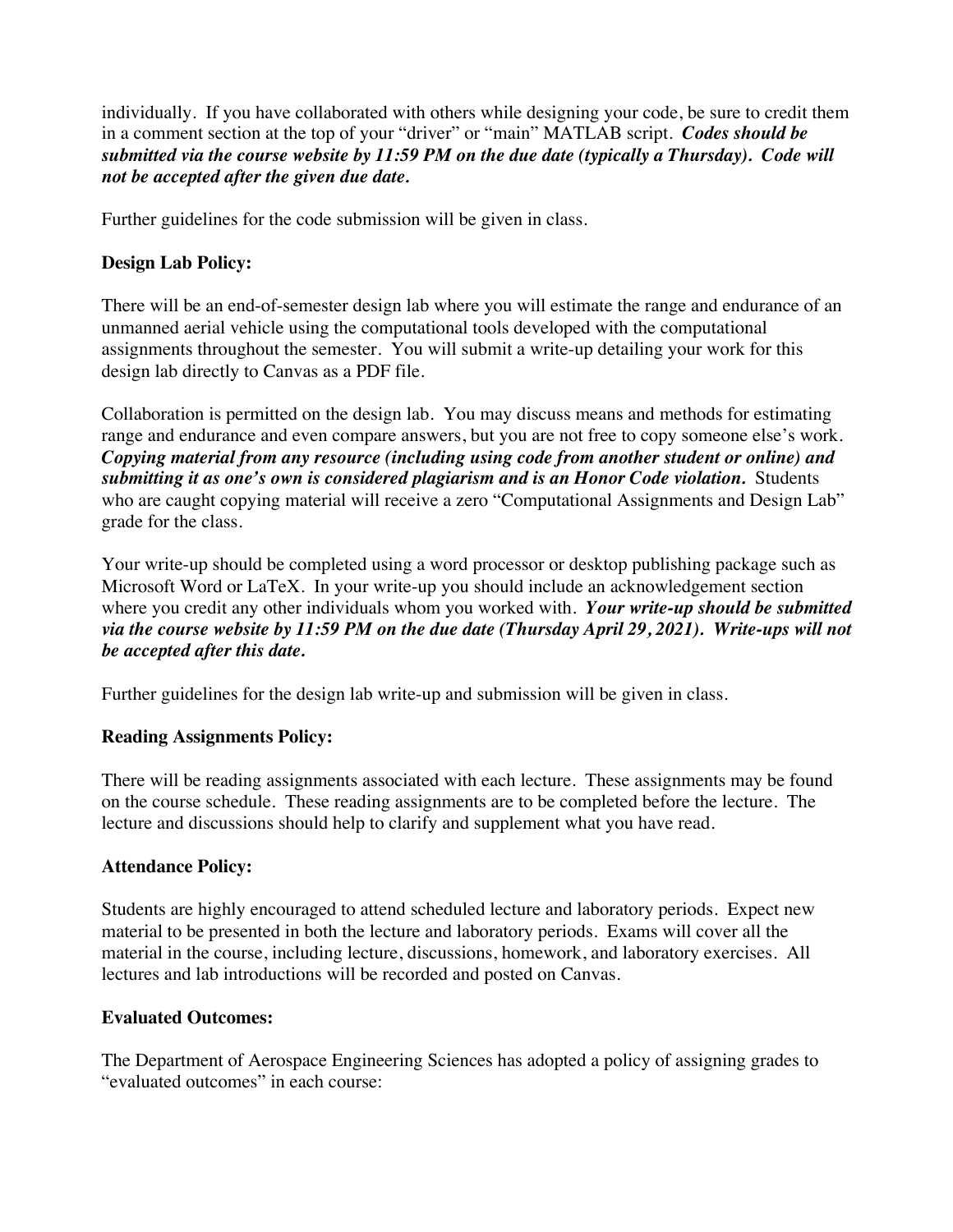- **O1:** Professional context and expectations
- **O2:** Current and historical perspective
- **O3:** Multidisciplinary systems perspective
- **O4:** Written, oral, and graphical communication ability
- **O5:** Knowledge of key scientific/engineering concepts
- **O6:** Ability to define and conduct experiments and use experimentation
- **O7:** Ability to lead independently and find information
- **O8:** Ability to work in teams
- **O9:** Ability to design
- **O10:** Ability to formulate and solve problems
- **O11:** Ability to use and program computers

Evaluation of these outcomes allows an assessment of your performances and provides a major portion of the process we, the Faculty, use for continuous assessment and improvement of the entire AES undergraduate curriculum. The model for these outcomes derives from several sources including the *Desired Attributes of an Engineer* as defined by The Boeing Company and "curriculum reviews" from major aerospace corporations including The Boeing Company, Lockheed Martin Corporation, and Ball Aerospace Corporation. These inputs were combined with the AES faculty vision of the desired attributes of an aerospace engineer and the requirements of the Accreditation Board for Engineering and Technology (ABET) to produce this list of evaluated outcomes. Each assignment is designed and graded to assess some combination of these outcomes.

For ASEN 3111, these outcomes are grouped according to:

- Knowledge of scientific and engineering principles (O5)
- Ability to formulate and solve problems (O7, O10)
- Ability to develop and use computer programs (O11)
- $\bullet$  Ability to design with a multidisciplinary systems perspective  $(O3, O9)$
- Ability to work in a team (O8)
- Ability to communicate effective (O4)
- Ability to design and conduct experiments (O6)
- $\bullet$  Ability to appreciate ethical, economic, historical, and technical context  $(01, 02)$

## **Accommodation for Disabilities:**

If you qualify for accommodations because of a disability, please submit your accommodation letter from Disability Services to your faculty member in a timely manner so that your needs can be addressed. Disability Services determines accommodations based on documented disabilities in the academic environment. Information on requesting accommodations is located on the Disability Services website. Contact Disability Services at 303-492-8671 or dsinfo@colorado.edu for further assistance. If you have a temporary medical condition, see Temporary Medical Conditions on the Disability Services website.

## **Religious Holidays:**

Campus policy regarding religious observances requires that faculty make every effort to deal reasonably and fairly with all students who, because of religious obligations, have conflicts with scheduled exams, assignments, or required attendance. For each class, check with your faculty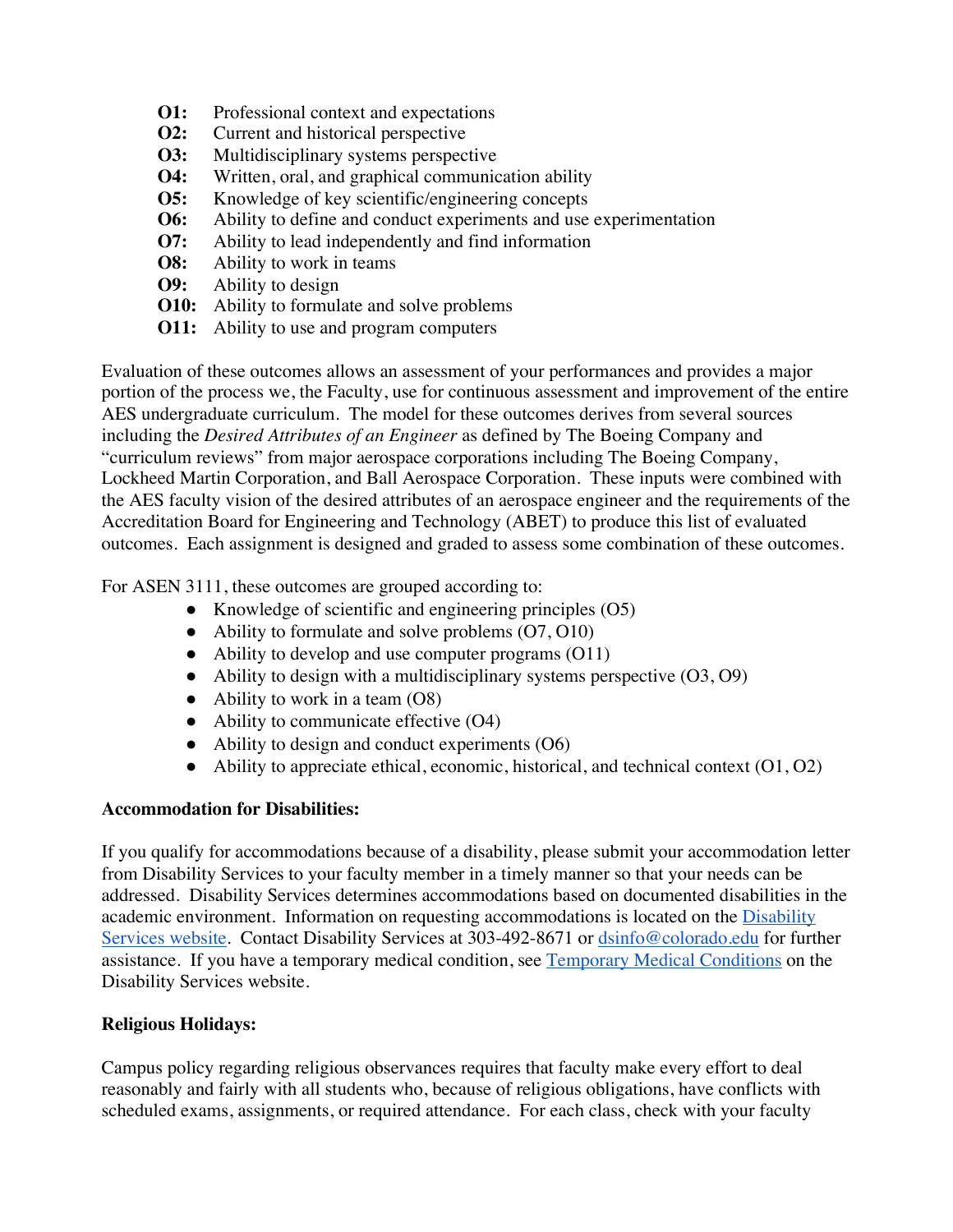member in advance so that you are aware of their specific requirements for accommodating religious observances. See the campus policy regarding religious observances for full details.

## **Classroom Behavior:**

Both students and faculty are responsible for maintaining an appropriate learning environment in all instructional settings, whether in person, remote or online. Those who fail to adhere to such behavioral standards may be subject to discipline. Professional courtesy and sensitivity are especially important with respect to individuals and topics dealing with race, color, national origin, sex, pregnancy, age, disability, creed, religion, sexual orientation, gender identity, gender expression, veteran status, political affiliation or political philosophy. For more information, see the policies on classroom behavior and the **Student Code of Conduct**.

# **Requirements for COVID-19:**

As a matter of public health and safety due to the pandemic, all members of the CU Boulder community and all visitors to campus must follow university, department and building requirements, and public health orders in place to reduce the risk of spreading infectious disease. Required safety measures at CU Boulder relevant to the classroom setting include:

- maintain 6-foot distancing when possible,
- wear a face covering in public indoor spaces and outdoors while on campus consistent with state and county health orders,
- clean local work area,
- practice hand hygiene,
- follow public health orders, and
- if sick and you live off campus, do not come onto campus (unless instructed by a CU Healthcare professional), or if you live on-campus, please alert CU Boulder Medical Services.

Students who fail to adhere to these requirements will be asked to leave class, and students who do not leave class when asked or who refuse to comply with these requirements will be referred to Student Conduct and Conflict Resolution. For more information, see the policies on COVID-19 Health and Safety and classroom behavior and the Student Code of Conduct. If you require accommodation because a disability prevents you from fulfilling these safety measures, please see the "Accommodation for Disabilities" statement on this syllabus.

All students who are new to campus must complete the COVID-19 Student Health and Expectations Course. Before coming to campus each day, all students are required to complete the Buff Pass.

Students who have tested positive for COVID-19, have symptoms of COVID-19, or have had close contact with someone who has tested positive for or had symptoms of COVID-19 must stay home. Such students will be able to attend the lab and lecture remotely in this class. If you are sick or quarantined, please inform the instructor if you need proper accommodations.